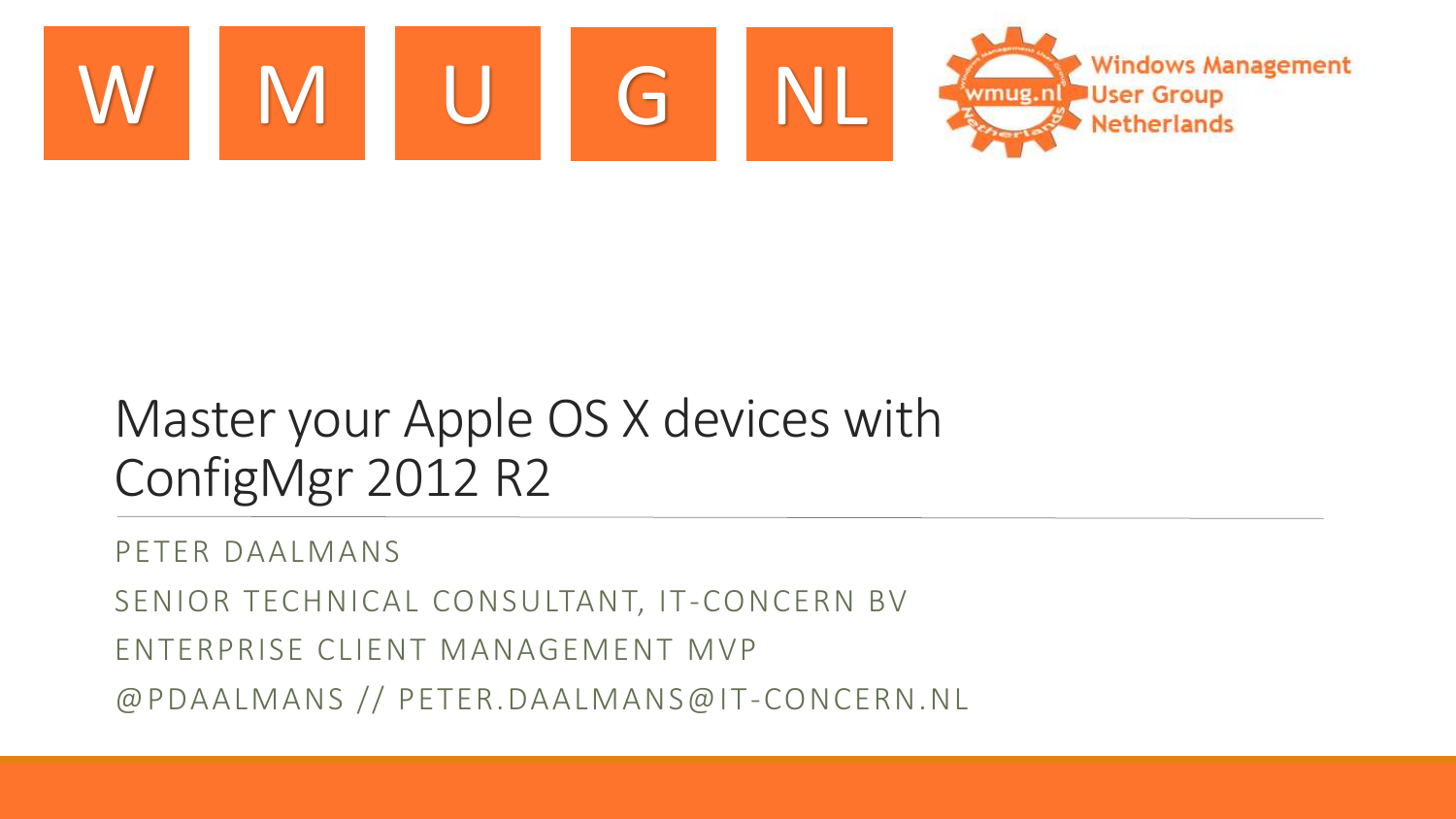

#### Who am I?

#### Peter Daalmans

- Senior Technical Consultant at IT-Concern BV
- @pdaalmans.com / Peter.Daalmans@it-concern.nl
- Microsoft MVP: Enterprise Client Management (ConfigMgr and Windows Intune)

#### **Communities**

- Founder WMUG NL (http://wmug.nl)
- Founder and Blogger ConfigMgrBlog.com

#### Author

- Mastering System Center 2012 Configuration Manager
- Mastering System Center 2012 R2 Configuration Manager

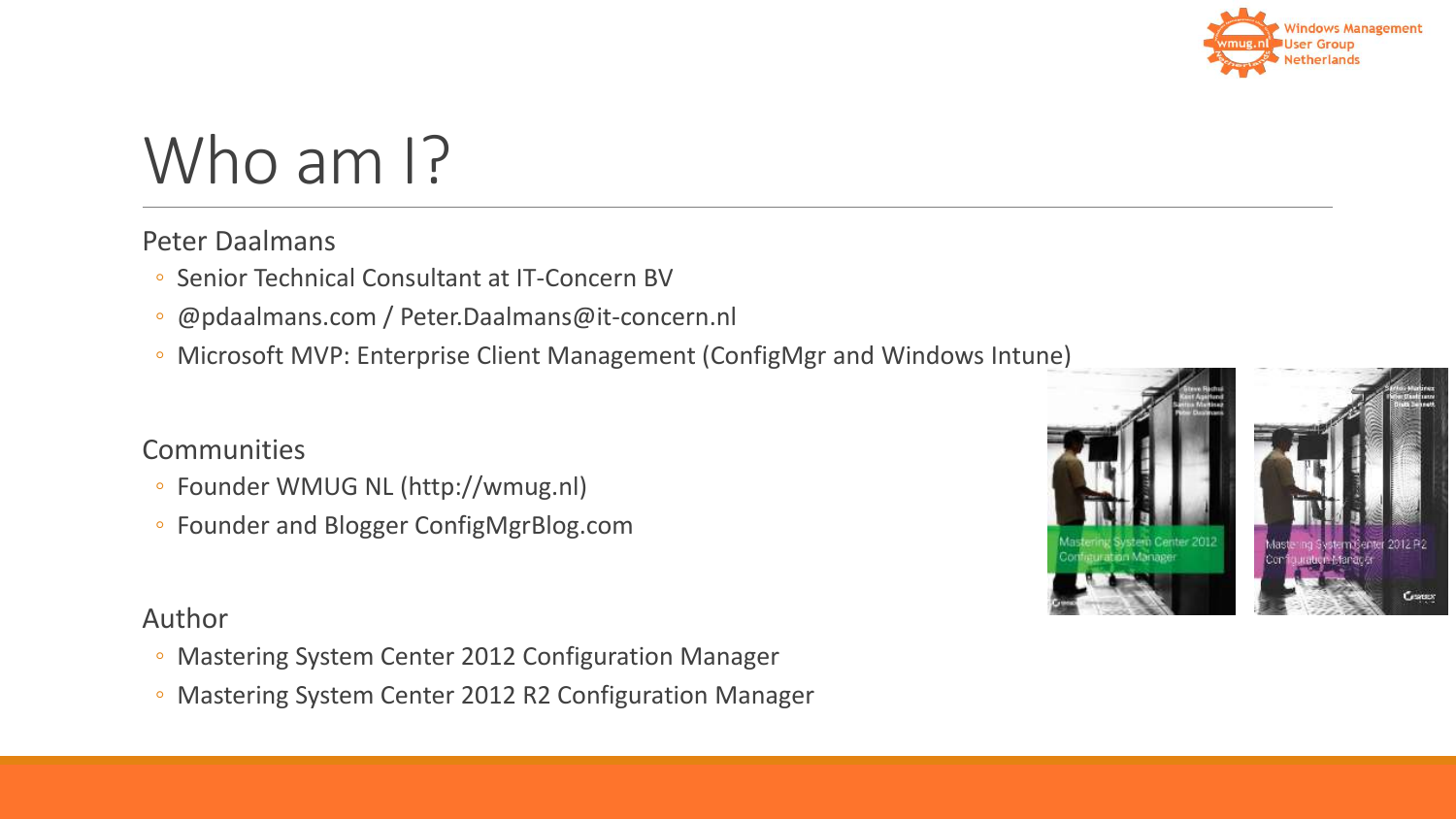

#### Agenda

- Native manageability options
	- **Setting up support and enroll Mac OS X clients**
	- **Deploy Settings**
	- **Hardware Inventory**
	- **Deploy Applications**
- Extend ConfigMgr 2012 R2 with Parallels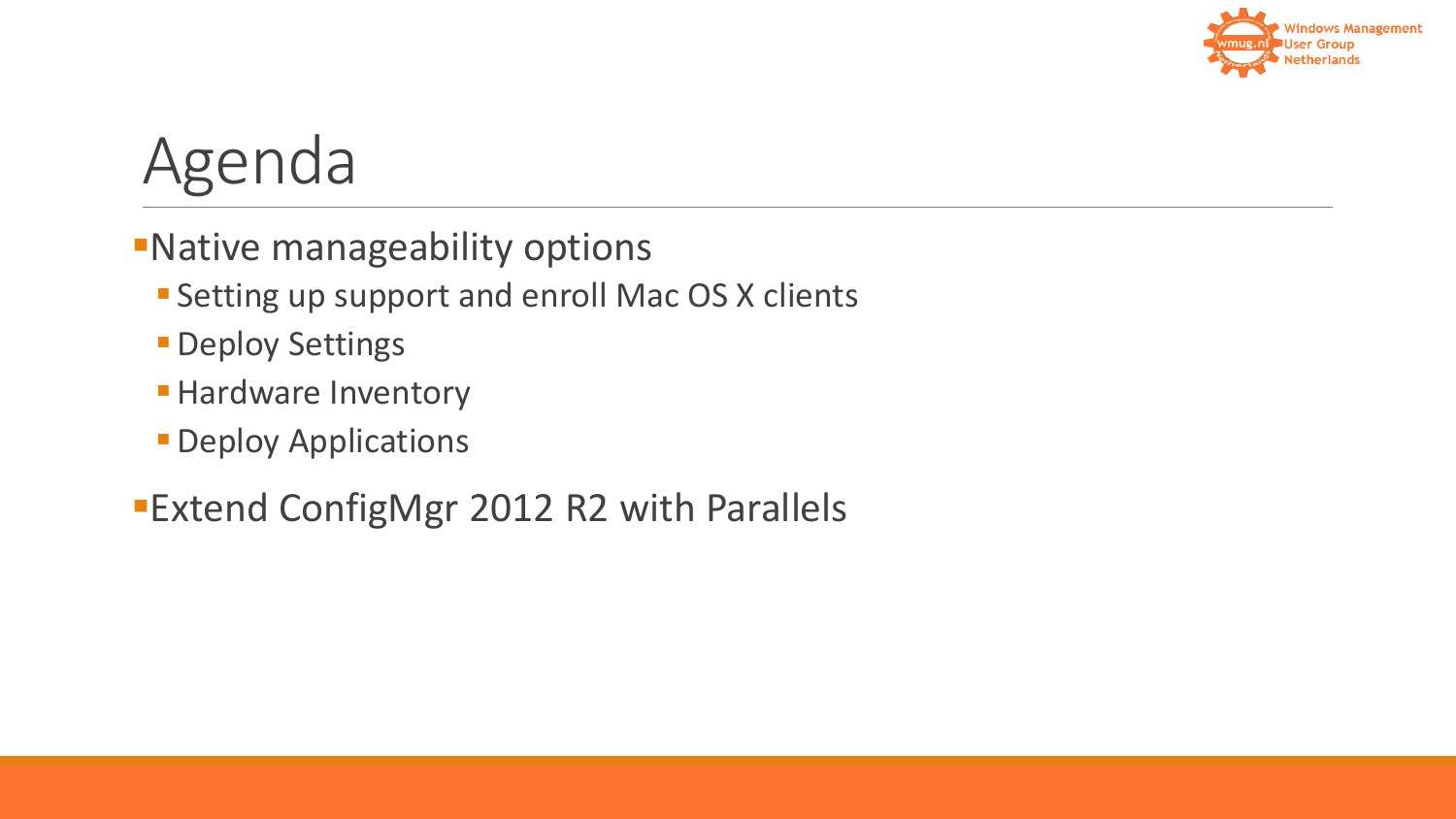

# Native Manageability options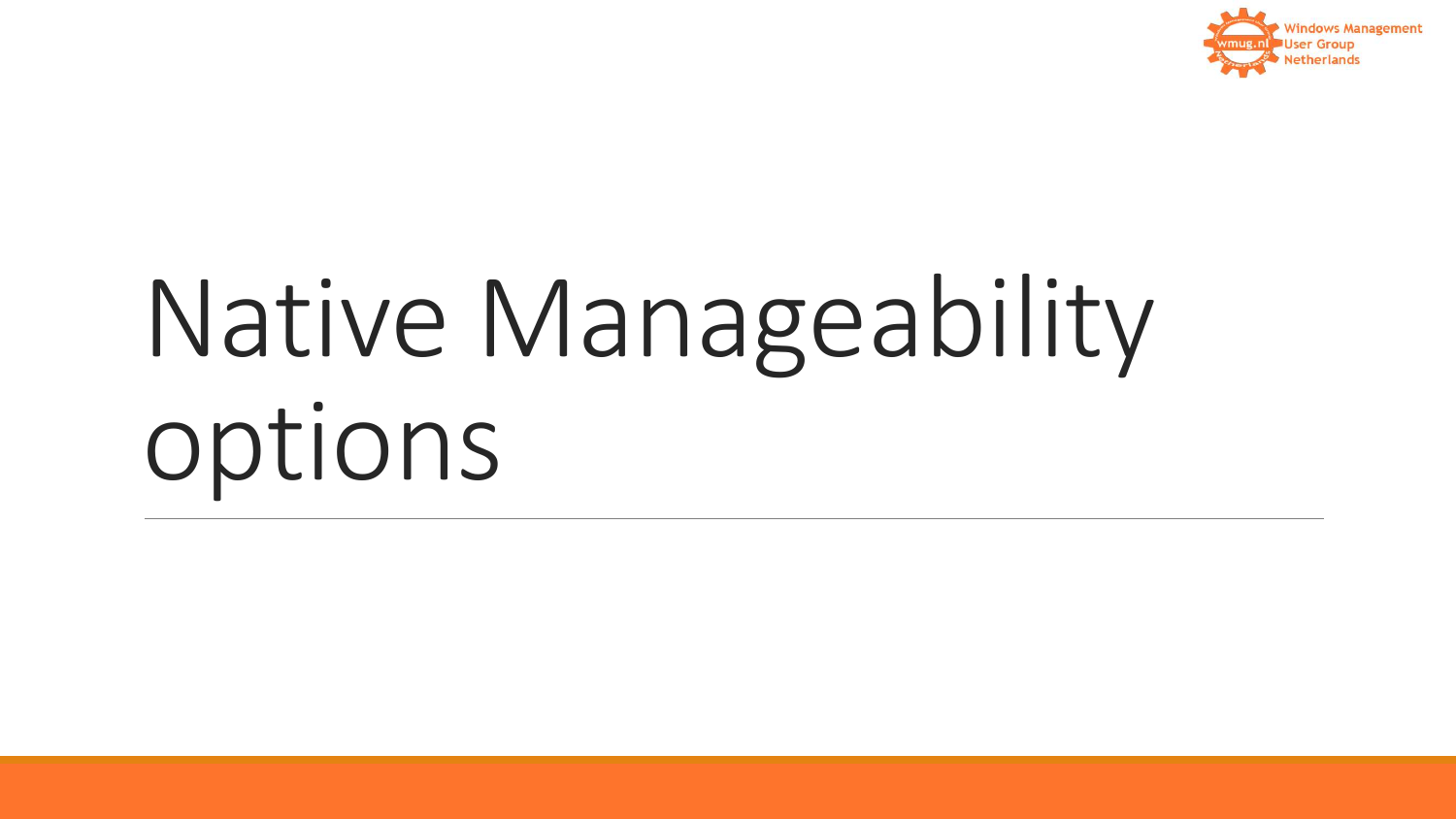

#### Native Manageability options

- **Support for Mac OS X 10.6, 10.7, 10.8 and 10.9** 10.10 not *yet* supported, but may work
- **Hardware Inventory**
- **Application Deployment**
- Settings Management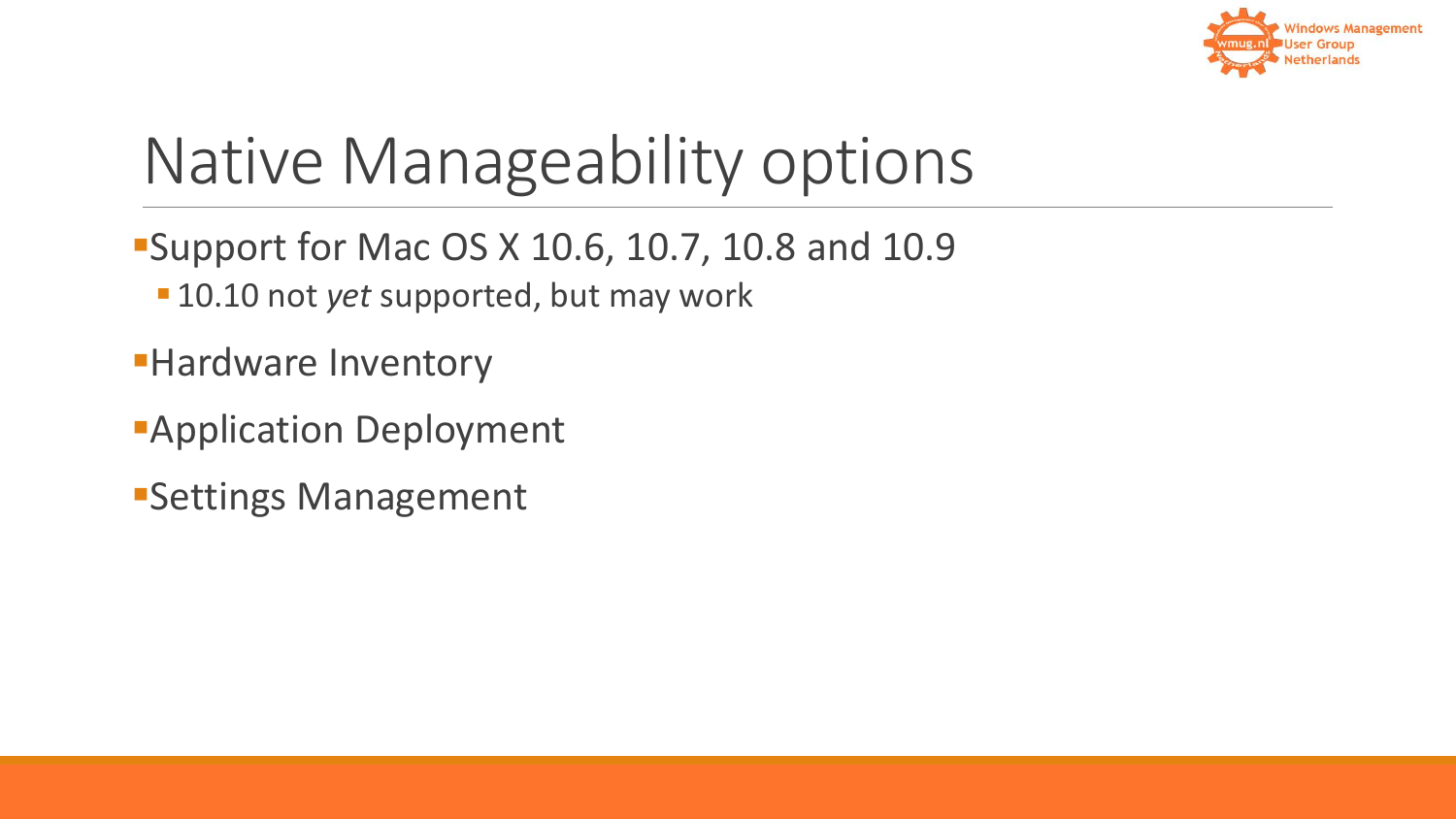

#### Enrollment of Mac OS X

What do we need?

- **Public Key Infrastructure (AD CS)**
- **Site server with Internet FQDN**
- **HTTPS-enabled Management Point**
- **HTTPS-enabled Distribution Point**
- **Enrollment Point and Enrollment Proxy Point**

Installation/Enrollment

- Terminal-based install (Console/SSH)
- Manual certificate enrollment
- User-driven GUI in SCCM 2012 R2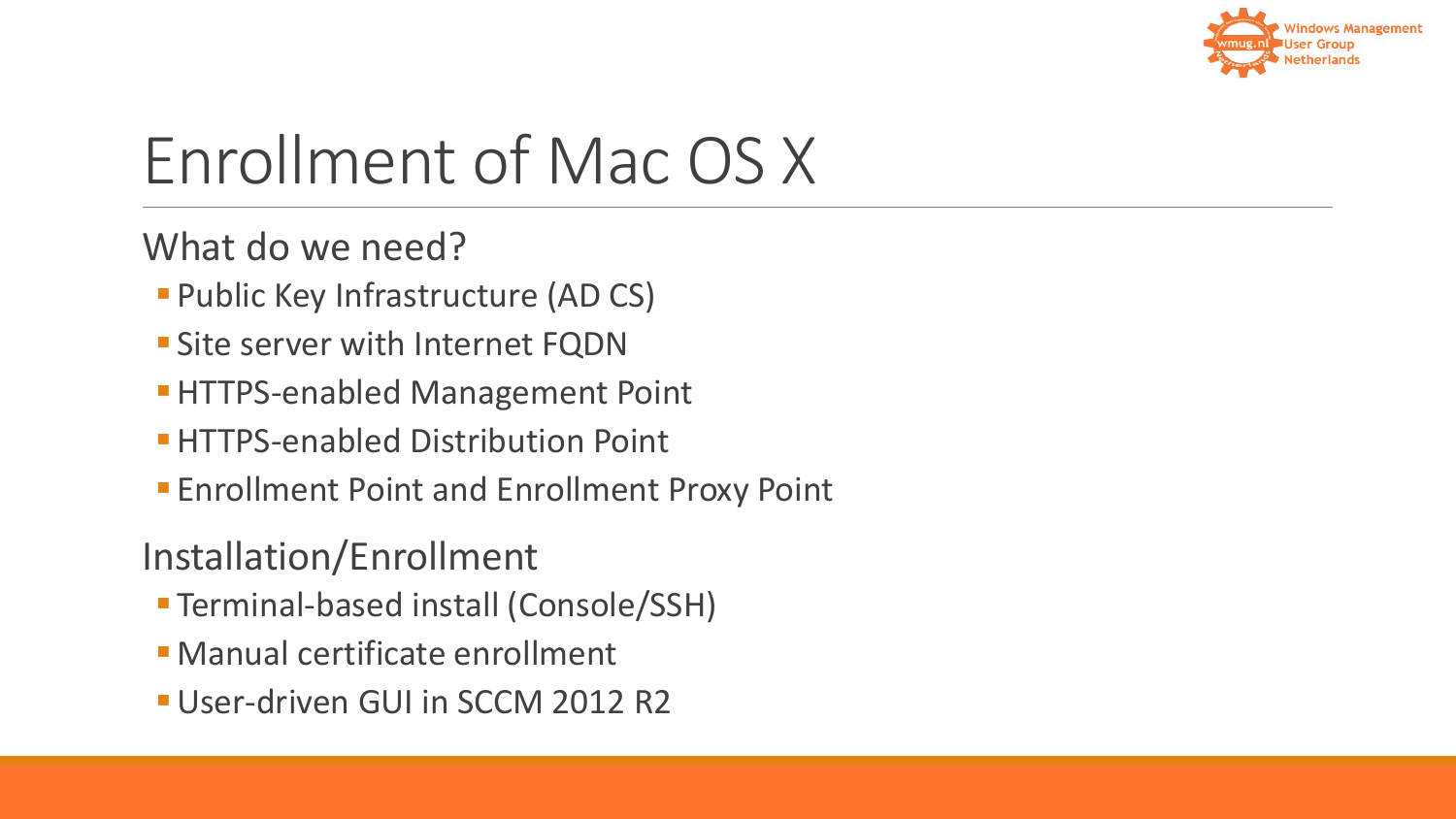

#### Demo enrolling Mac OS-X device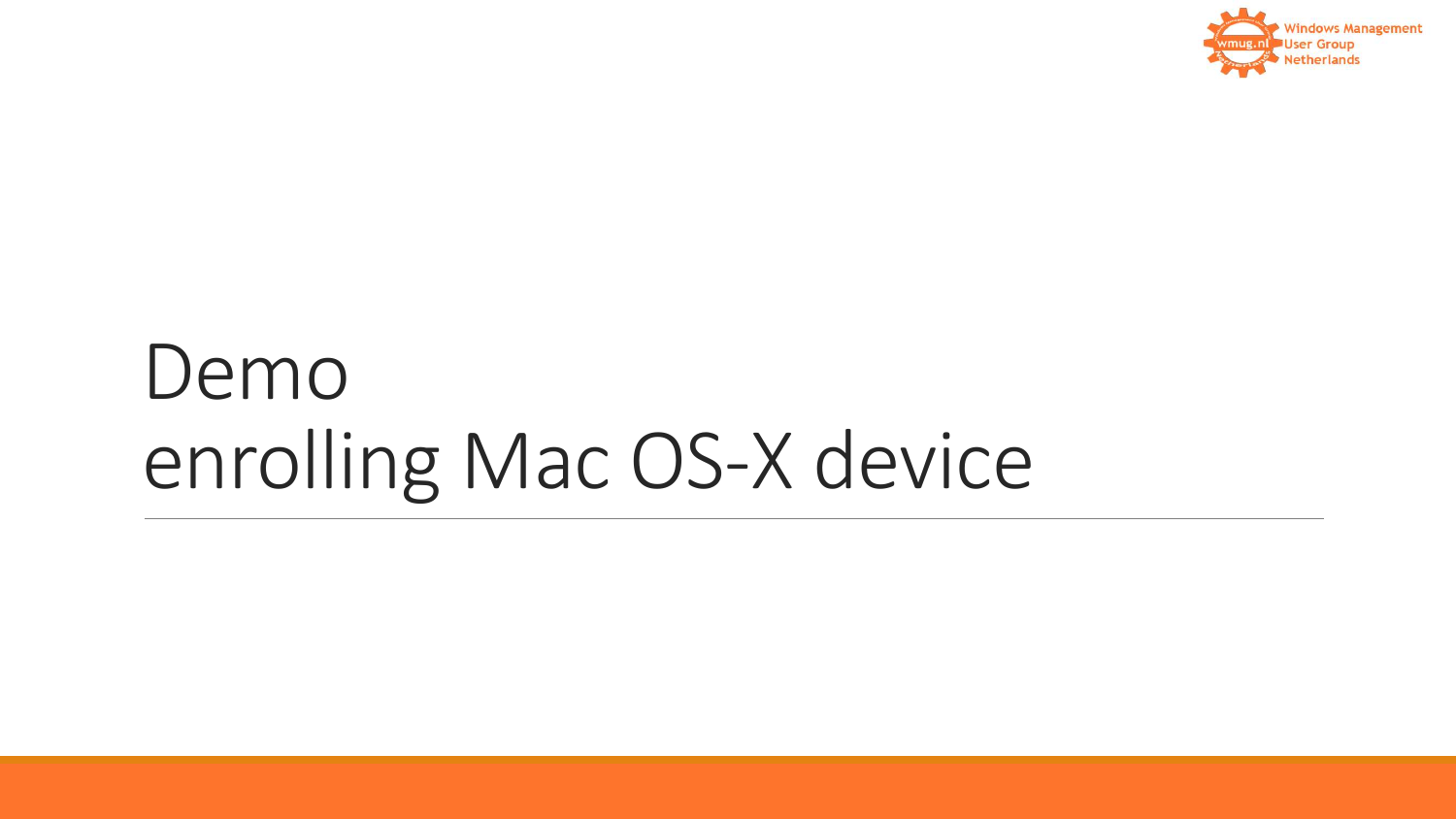

#### Inventory

- **Hardware inventory (CIM)**
- **Installed programs via hardware inventory**
- **Inventory schedules handled by Default Client Policy**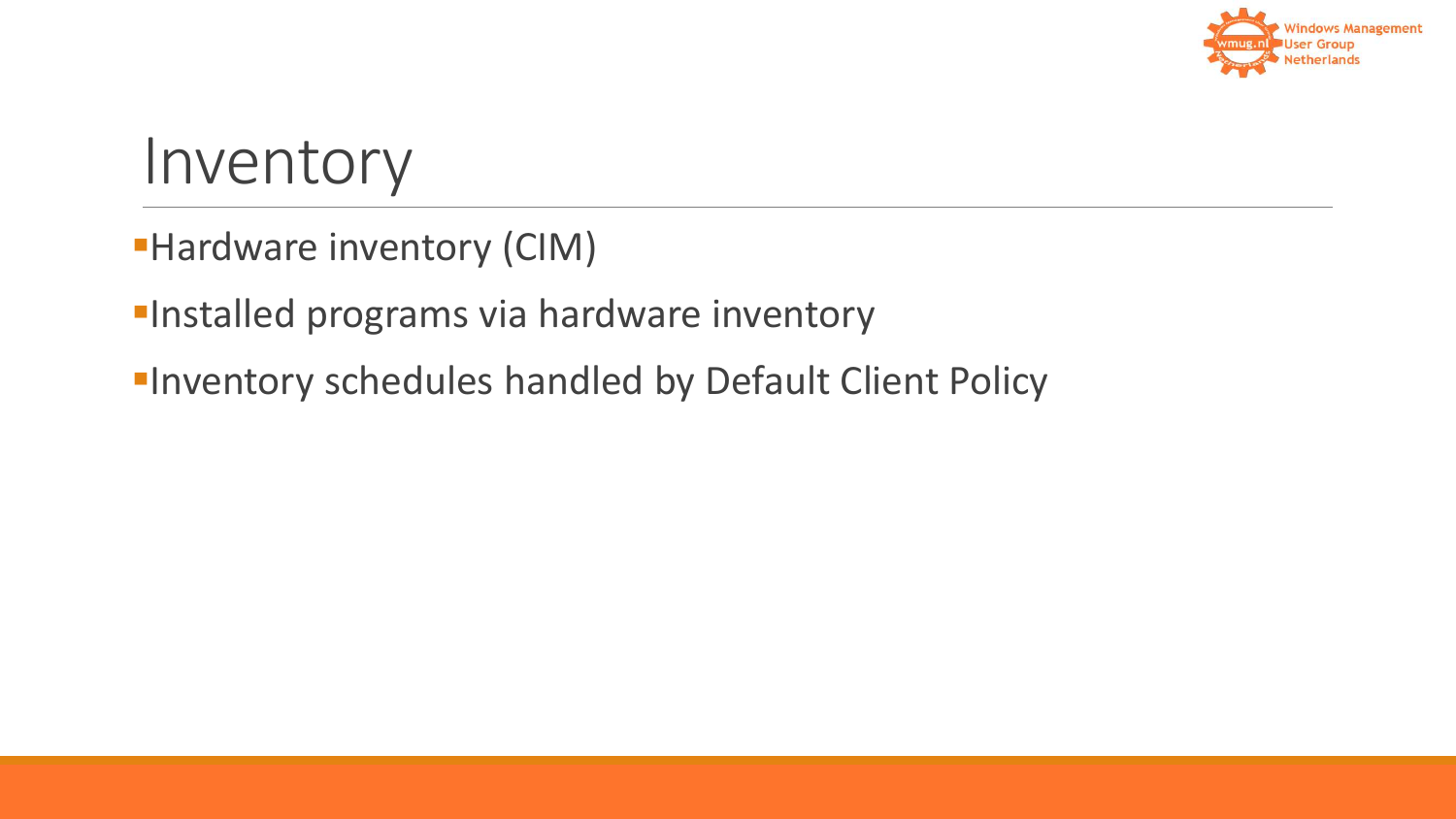

# Demo inventory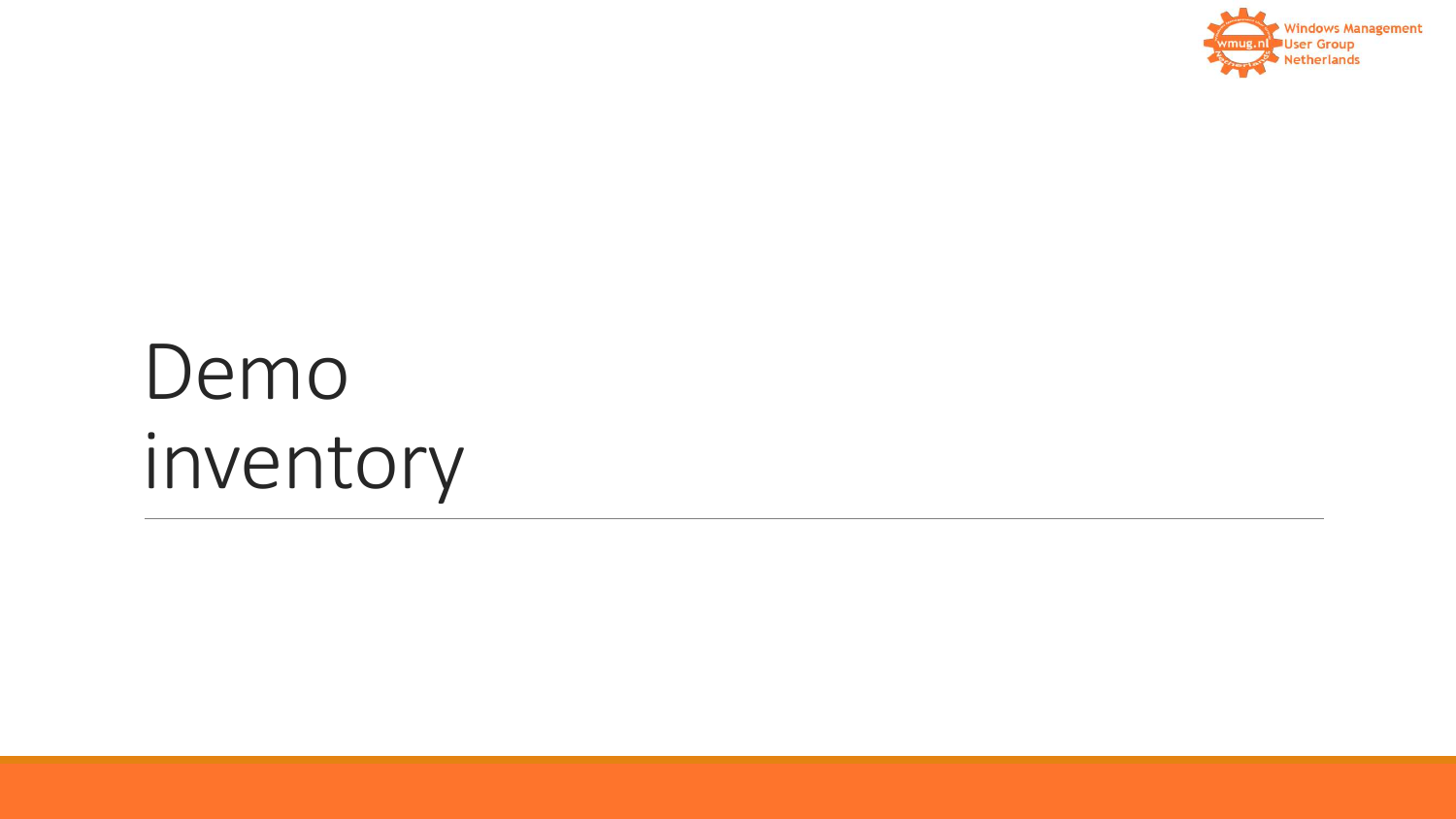

#### Application Management

- Native in ConfigMgr 2012 SP1 / R2 using CMMAC wrapper
- Supports APP, PKG, MPKG, DMG
- Detection via Application Bundle ID and Package ID
- **-Deployment to Devices, not Users**
- Simulate Deployments are supported
- Must be a required deployment
- **BITS not supported**
- Global conditions not supported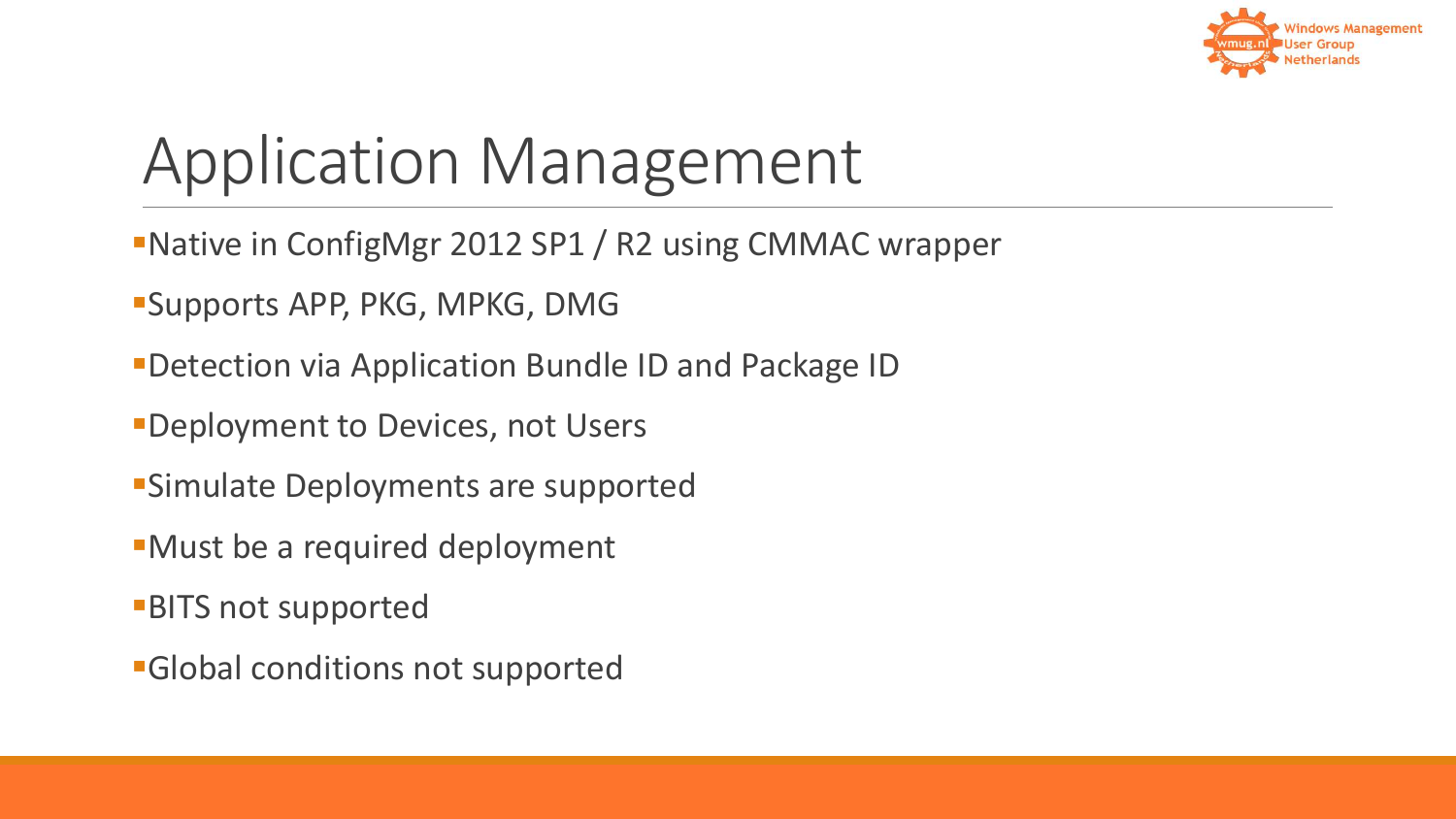

### Demo Deploy Applications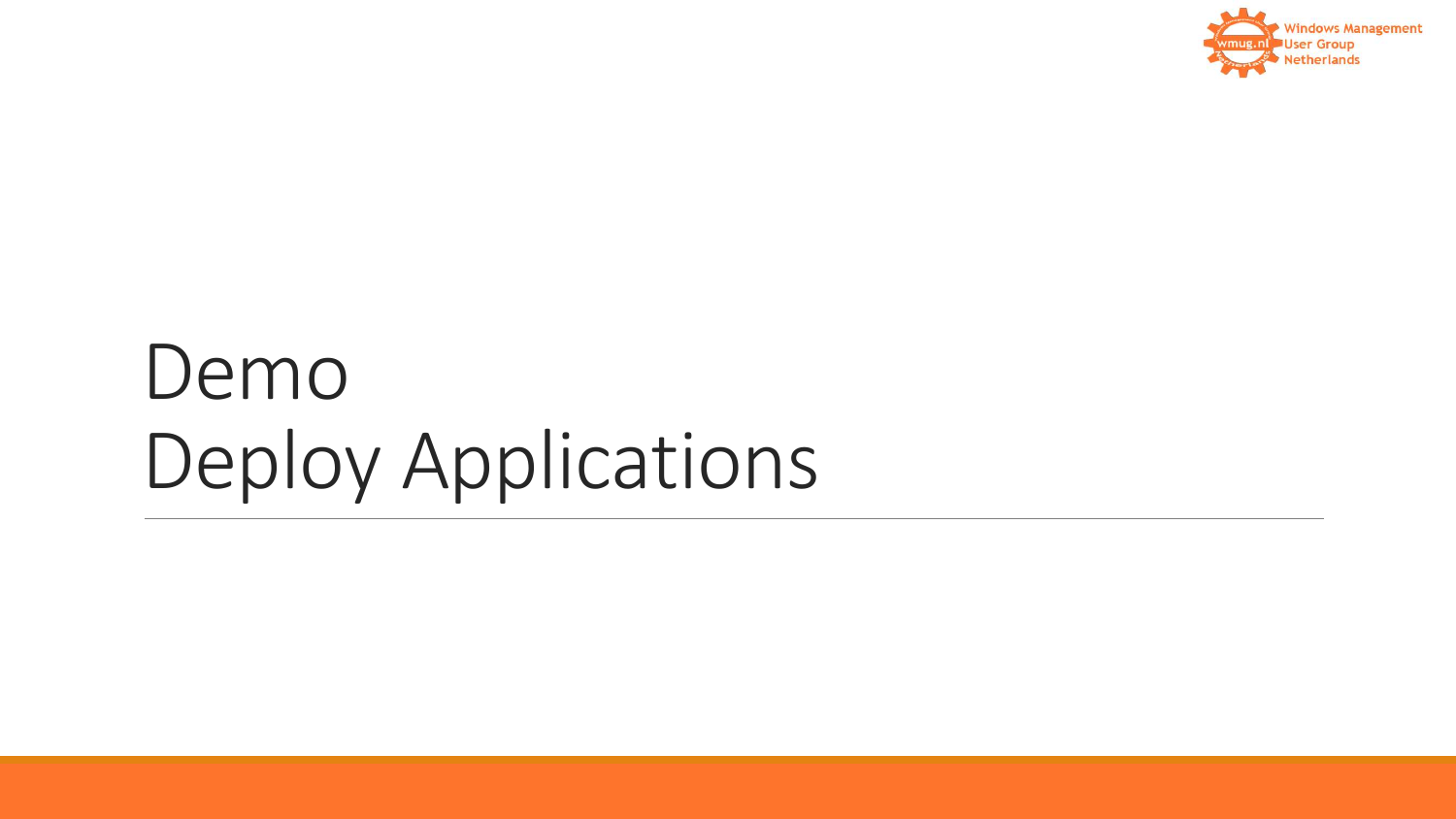

#### Settings Management

- Creation of Items and Baselines
- **Report compliance of preferences**
- Remediate preferences

Managing preferences is getting harder because of changes since 10.8 and 10.9 and the ConfigMgr Client for Mac OS X

Supports directly managing (system) preferences

Supports discovery and remediation scripts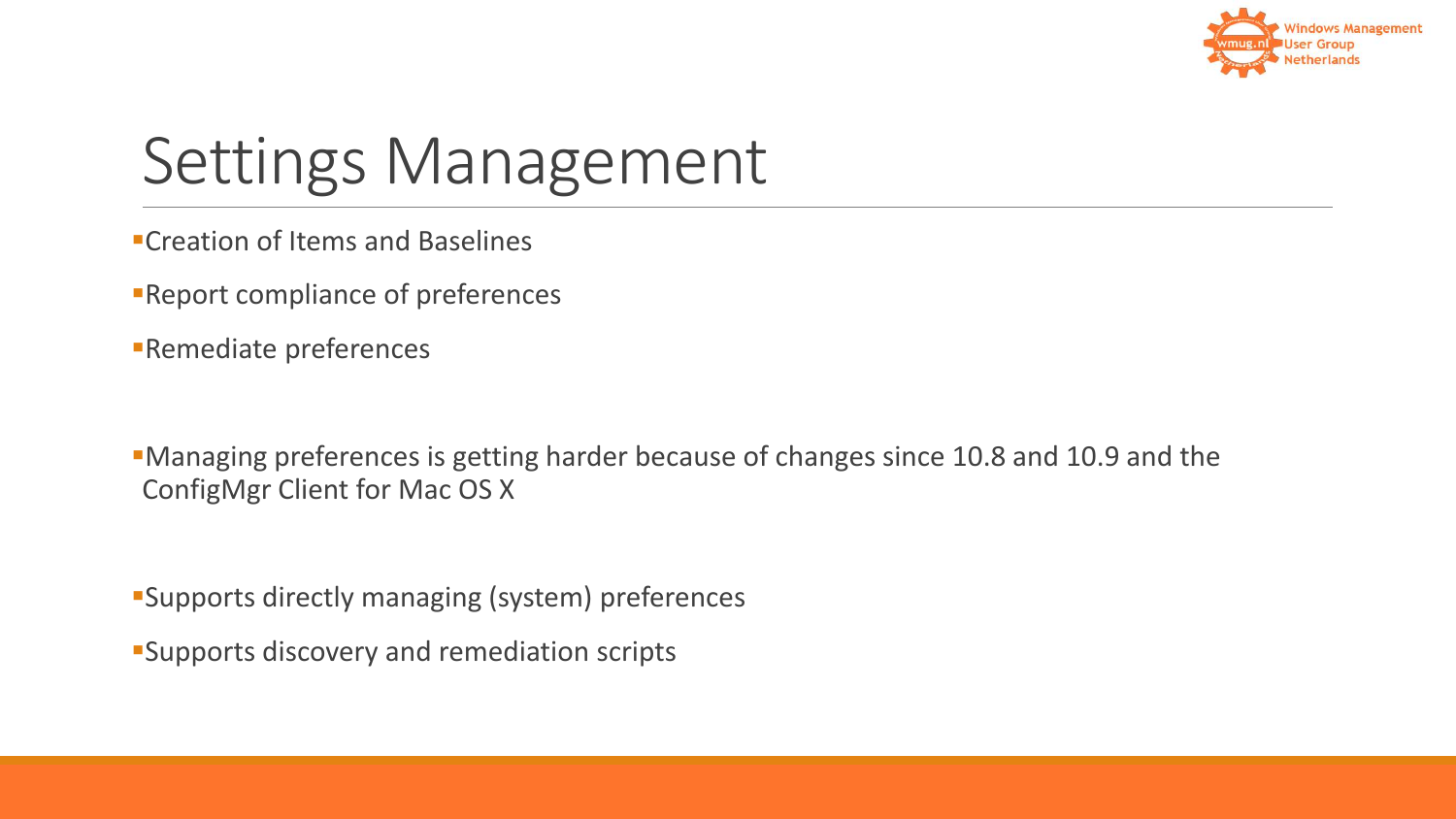

#### Compliance Settings

System preferences are stored in \Library\Preferences

So why can't I manage user preferences?

- User preferences are stored in ~\Library\Preferences (\Users\\$USER\Library\Preferences)
- **EX Configuration Manager client operates in Root context**
- So the client will change Preferences of User Root (DCR to be submitted)
- Workaround = using Apple shell scripts
	- defaults reads <preference> <setting> <value>
	- defaults write <preference> <setting> <value>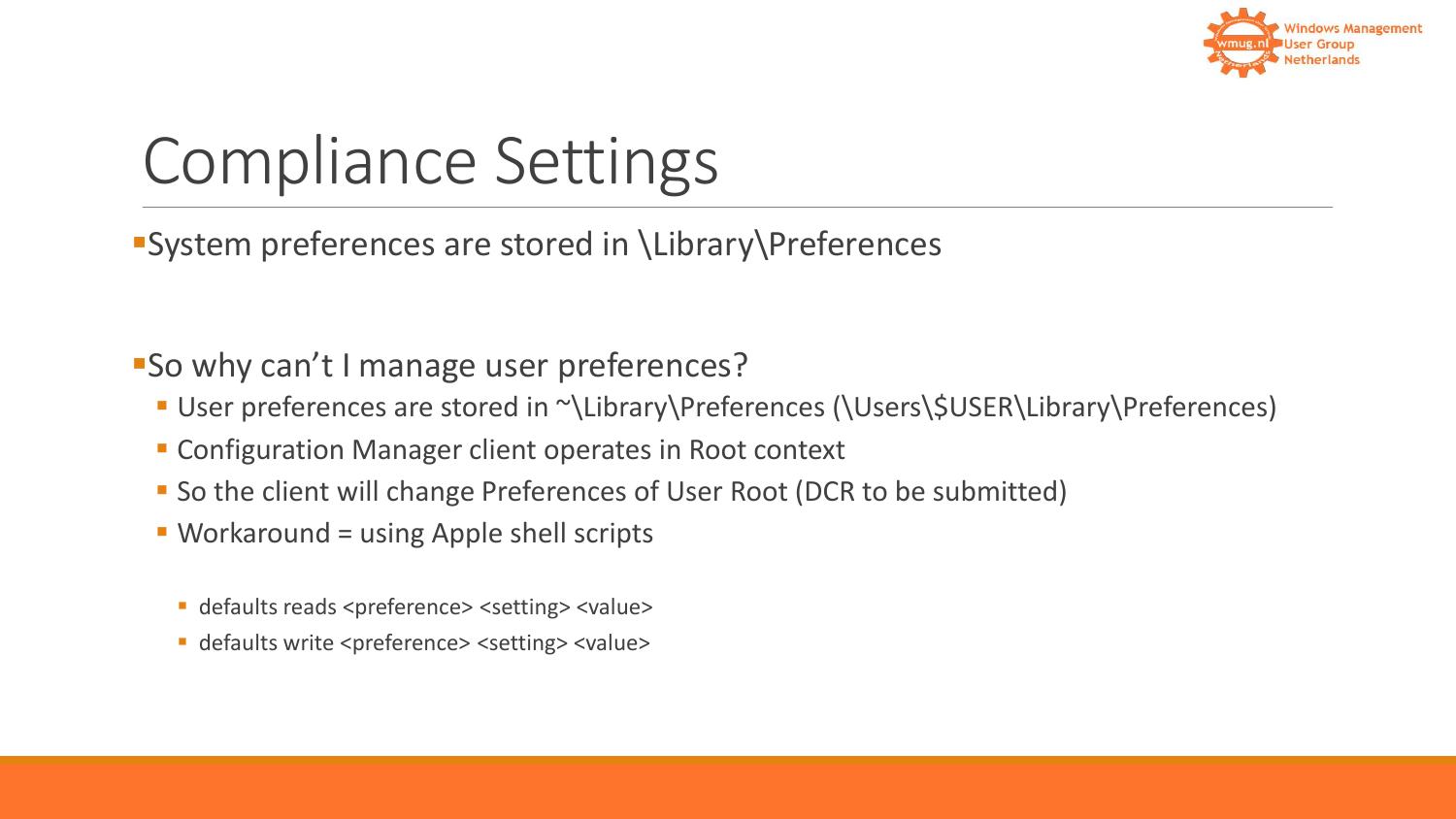

### Demo settings management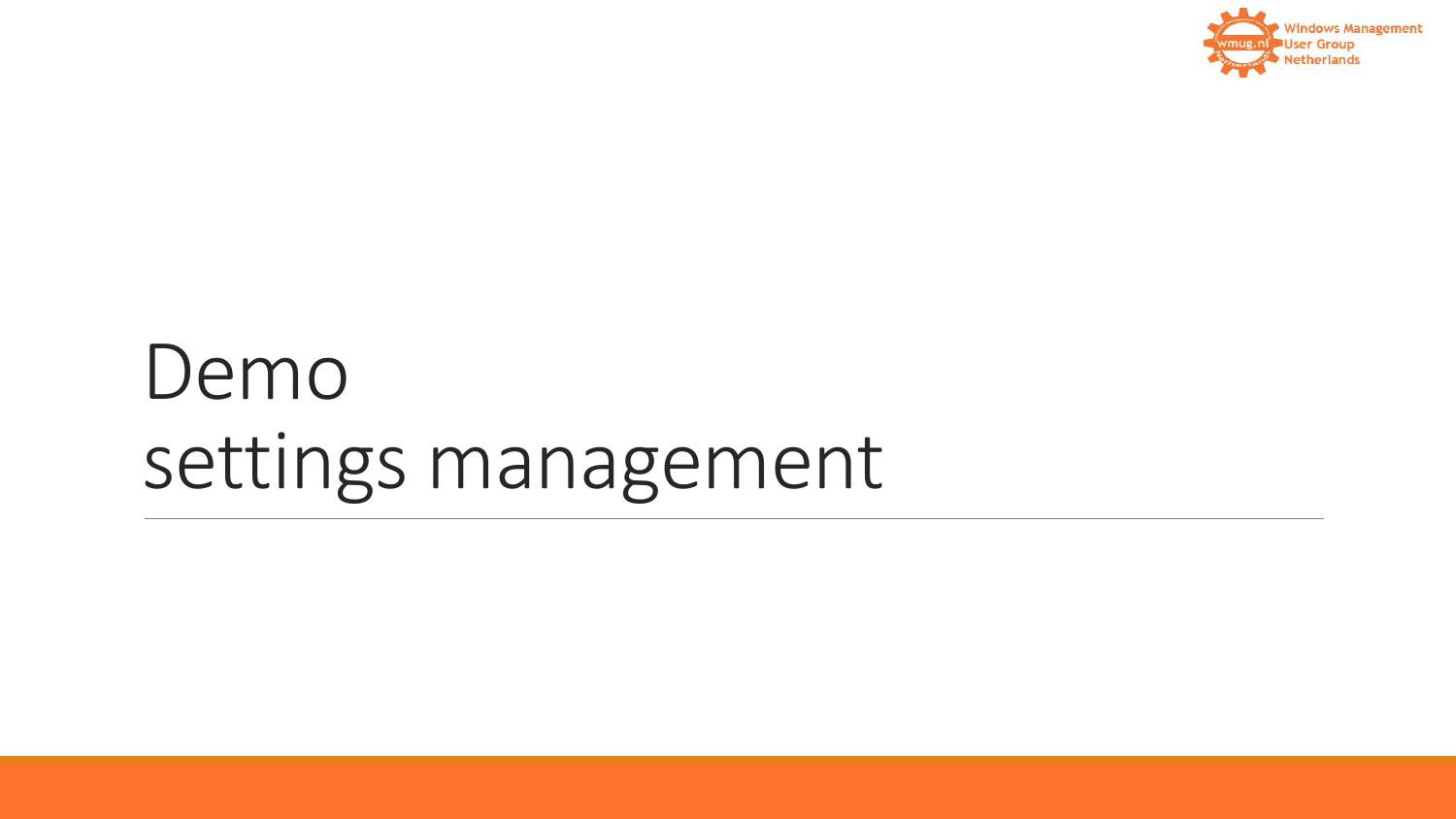

## Extend ConfigMgr 2012 R2 with Parallels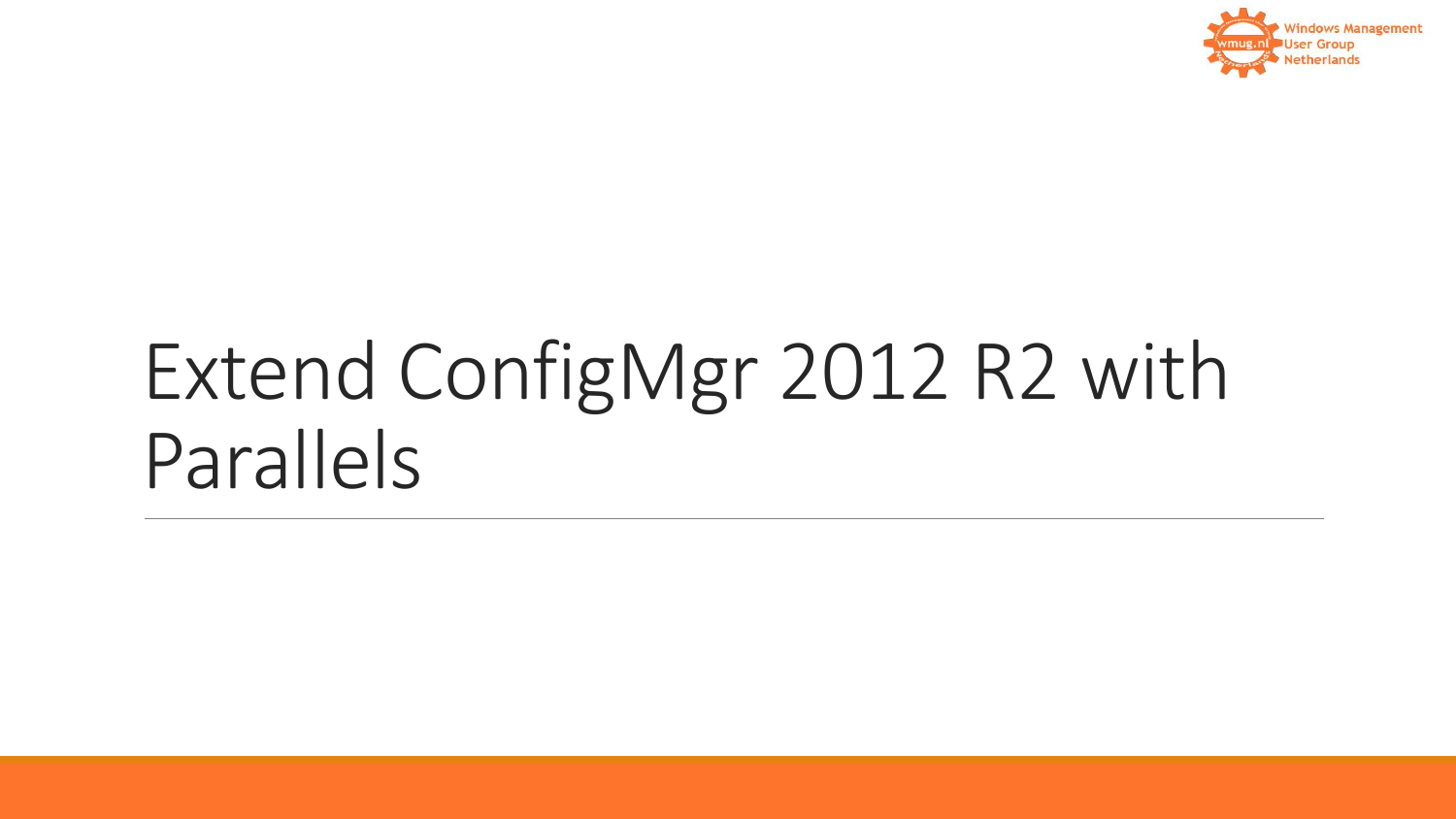

## Manage Macs with SCCM



- Discovery & Enrollment
- Inventory
- Enforce Compliance
- Software deployment
- Patch deployment
- OS image deployment
- Application Portal
- Reporting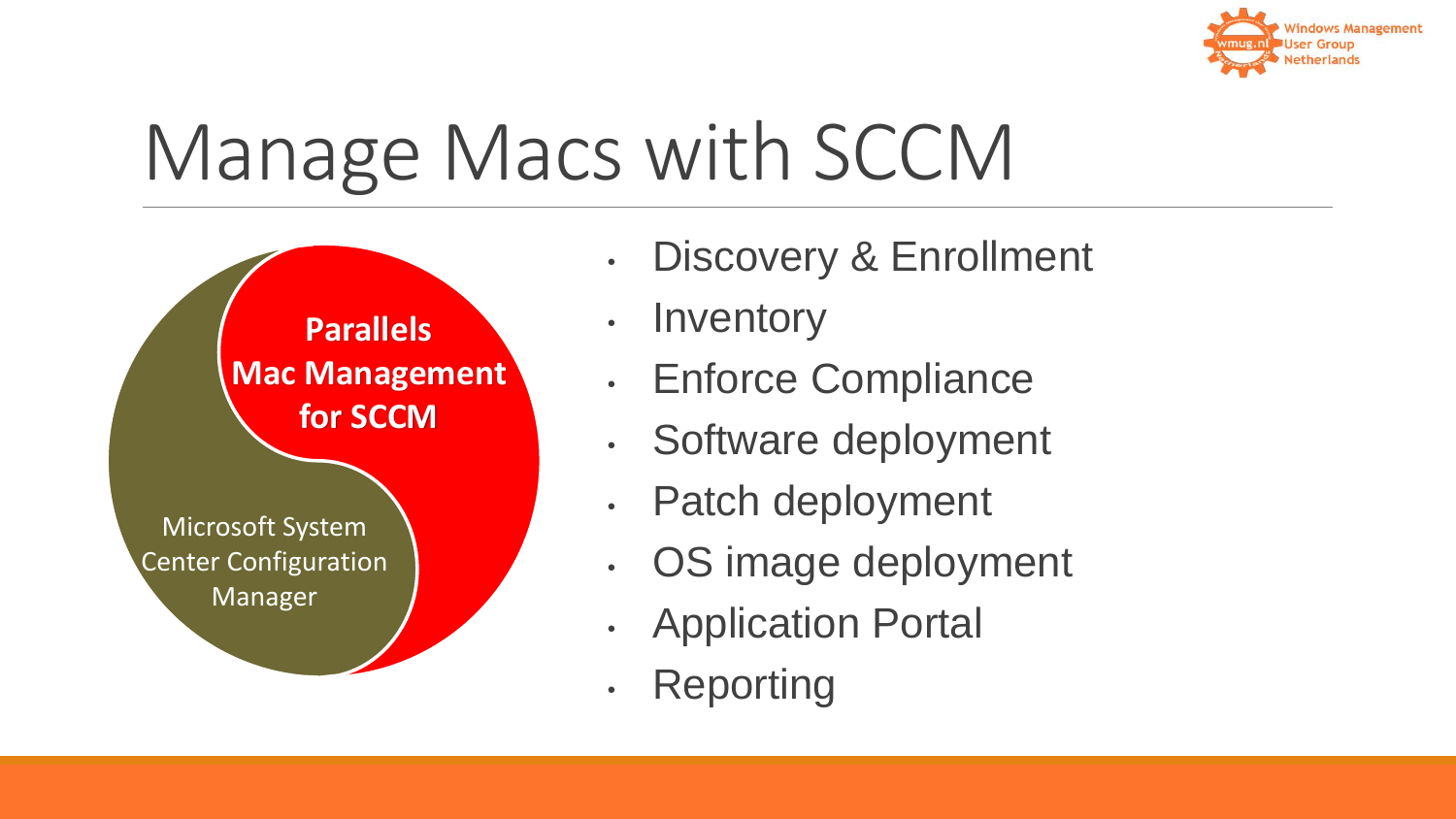

| Parallels vs. SCCM 2012 R2                    |                        |
|-----------------------------------------------|------------------------|
|                                               | Parallels SCCM 2012 R2 |
| <b>Discovery and Enrollment</b>               |                        |
| Network discovery and automatic enrollment    | $\bigcap$              |
| <b>Manual enrollment</b>                      |                        |
| Inventory                                     |                        |
| Hardware and software inventory               |                        |
| <b>Collect AppleCare warranty status</b>      |                        |
| Compliance                                    |                        |
| Deploy Mac OS X Configuration Profiles        | ∩                      |
| Easy to use OS X Configuration Profile editor |                        |
| Push scripts as SCCM Configuration Items      |                        |
| Enable FileVault 2 encryption                 |                        |
| Escrow and retrieve FileVault 2 personal keys |                        |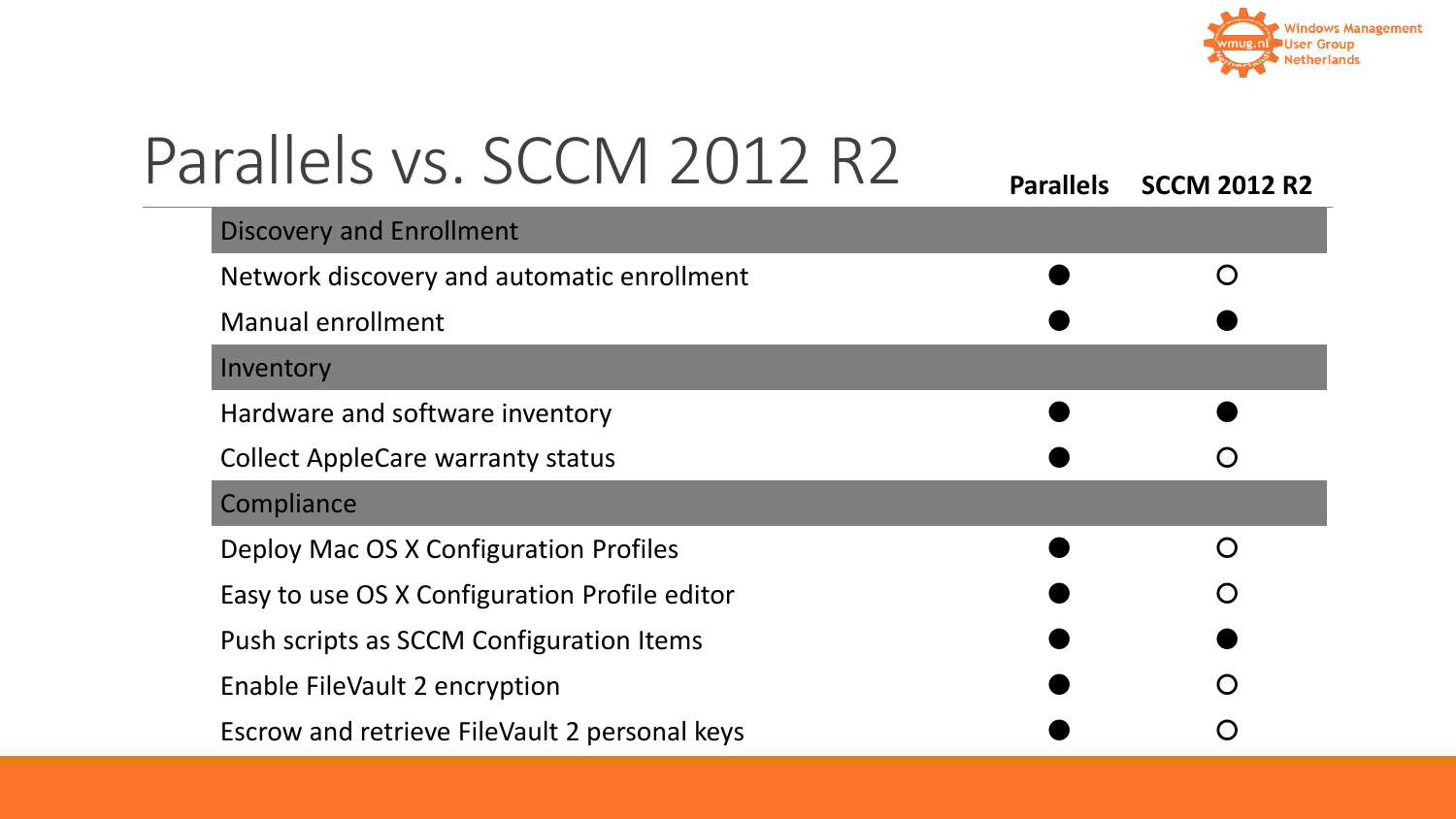

| Parallels vs. SCCM 2012 R2                      | <b>Parallels</b> | <b>SCCM 2012 R2</b> |  |
|-------------------------------------------------|------------------|---------------------|--|
| Software and Patch Deployment                   |                  |                     |  |
| Deploy software via SCCM Package Deployment     |                  | $\bigcap$           |  |
| Deploy software via SCCM Application Deployment |                  |                     |  |
| <b>Self-Service Application Portal for Macs</b> |                  |                     |  |
| Silent & interactive deployment modes           |                  |                     |  |
| <b>Mac OS X Image Deployment</b>                |                  |                     |  |
| Deploy Mac OS X images via SCCM                 |                  | $\bigcirc$          |  |
| <b>Remote Assistance</b>                        |                  |                     |  |
| Remote Assistance via VNC                       |                  |                     |  |
| Remote Assistance via SSH                       |                  |                     |  |
| Configuration                                   |                  |                     |  |
| Works without PKI infrastructure                |                  |                     |  |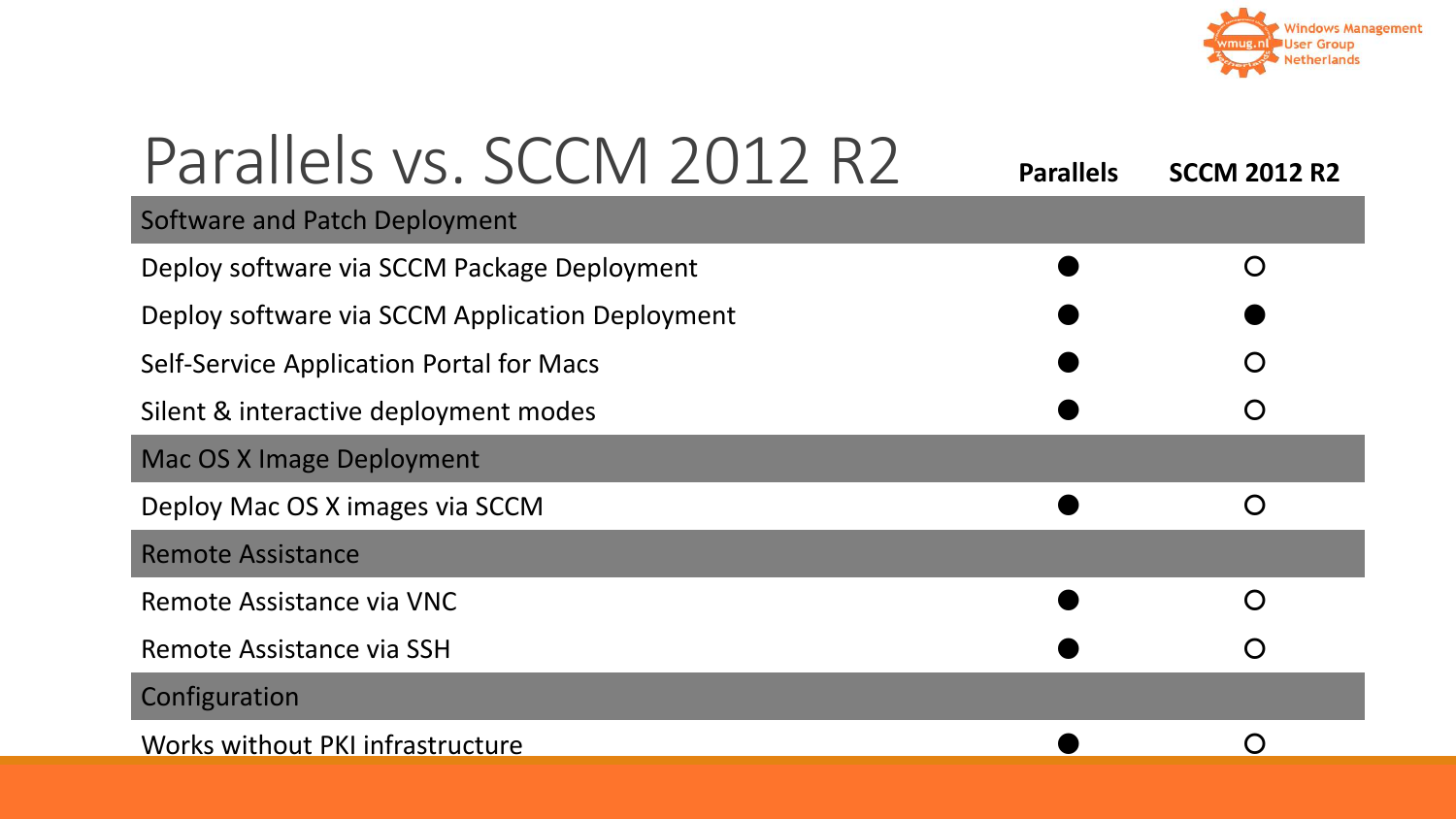

### Demo Parallels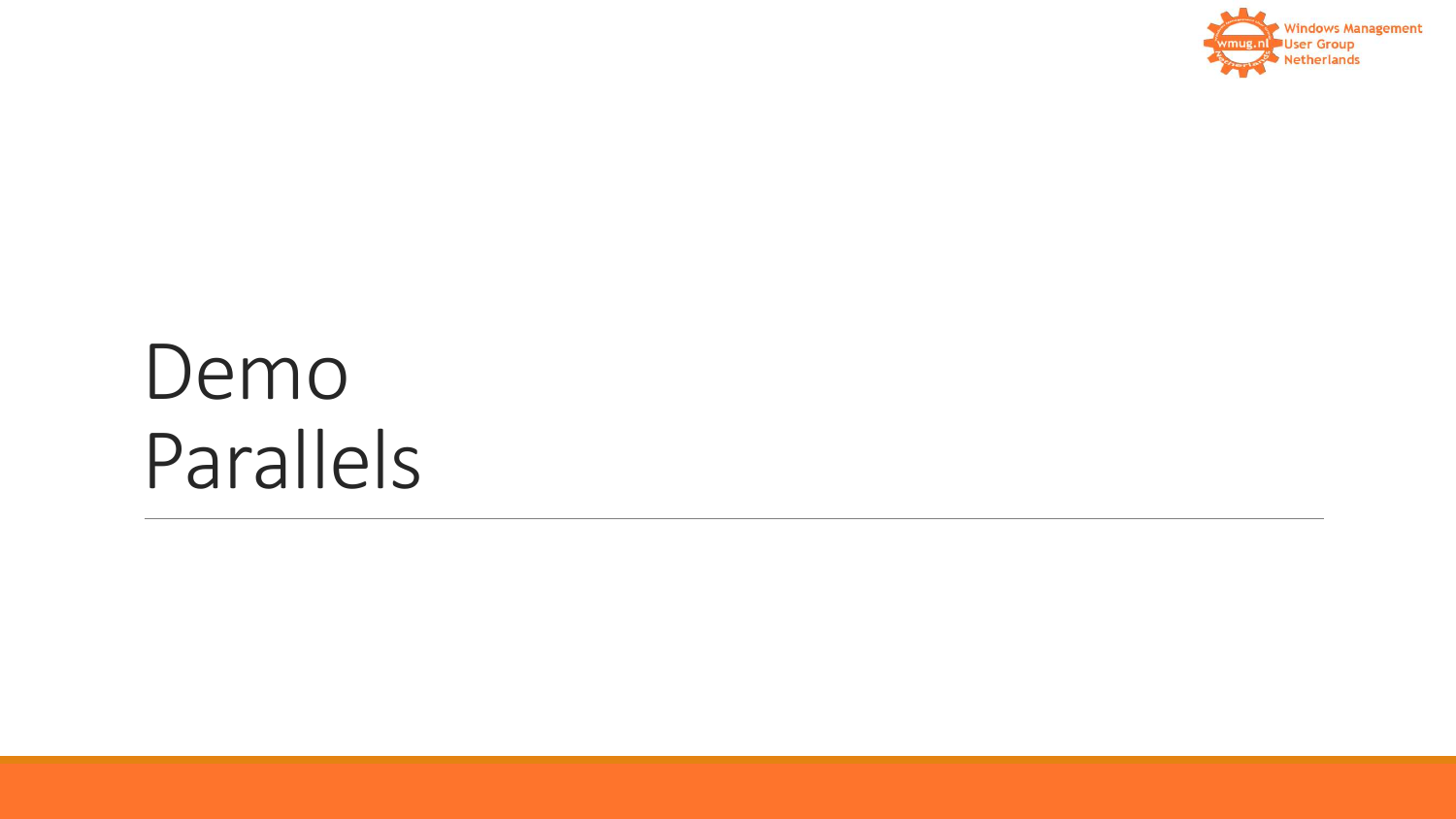

#### Resources

Blog James Bannan: [http://www.jamesbannanit.com](http://www.jamesbannanit.com/)

- Blog Kent Agerlund: [http://kea.coretech.dk](http://kea.coretech.dk/)
- Mac Scripter: [http://macscripter.net](http://macscripter.net/)
- [Technet: http://blogs.technet.com/b/pauljones/archive/2013/06/02/managing-mac-os-x-with](http://blogs.technet.com/b/pauljones/archive/2013/06/02/managing-mac-os-x-with-system-center-2012-configuration-manager.aspx)system-center-2012-configuration-manager.aspx
- **Blog Peter Daalmans: [http://configmgrblog.com](http://configmgrblog.com/)**

**Blog Chris Nackers: [http://www.chrisnackers.com](http://www.chrisnackers.com/)** 

See you at #ConfigMgrTalk and #EMSTalk  $\odot$